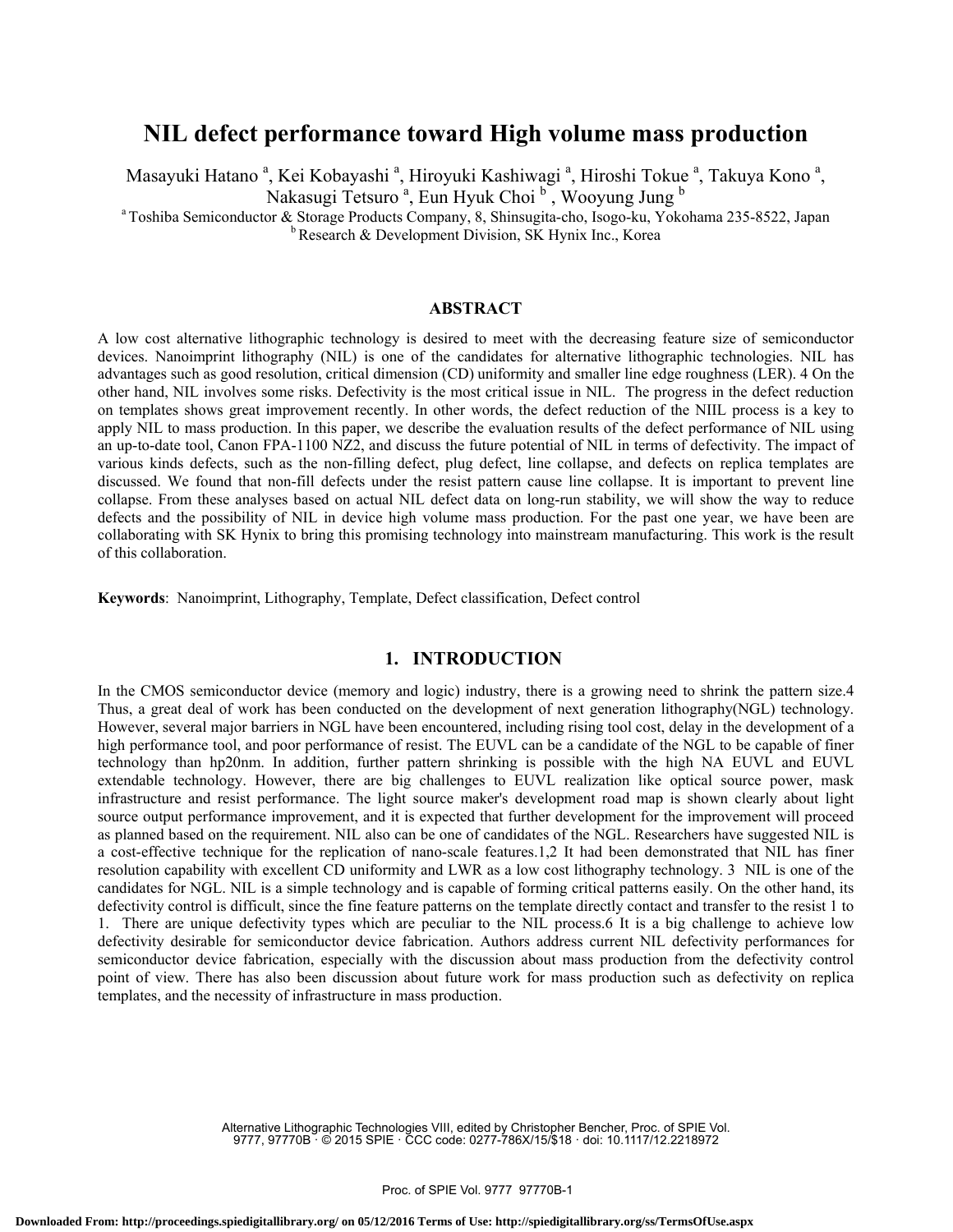# **2. EXPERIMENTAL RESULTS**

#### **2-1, Apparatus of experiment**

#### **a. Exposure tool**

Imprinting was performed using the Canon FPA-1100 NZ2 system in Figure1. FPA-1100 is processed based on Jet and Flush Imprint Lithography (J-FIL) which is shown schematically in Figure 2.The process starts with a template made from a standard 6025 photo mask blank, and then the patterns will be etched into the glass using the same technology for phase shift mask fabrication. An array of pico-liter sized drops of a low viscosity imprint resist is spread across the field being imprinted as the template is lowered onto the drops. When the surface tension of the liquid phase imprint resist has been broken, capillary action draws the resist into the template features. Once the filling is complete, ultraviolet (UV) light, passing through the glass template, is used to cross-link the resist and convert it to a solid. The template then is withdrawn and leaves a patterned resist on the substrate. The process is repeated on the next field to populate the substrate completely.

### **b. Templates**

Replica templates made with commercial photo mask materials were used in this experiment. Since NIL is a 1 to 1 transfer system, the resolution, CDU, image placement and defectivity of the replica templates are important. Master templates were written with high quality Variable Shape Beam (VSB) mask writers with 50keV. Replica templates are made by duplicating the master template by using the NIL technique in DNP. 5 For the replica imprint, the same J-FIL technology is used using MR-5000. Imprint templates are already being written; we can imprint down to hp1x-nm dense line and space patterns, 2x-nm contact hole patterns, diagonal patterns, and 1x-nm pillar patterns with very high quality of feature fidelity(Figure 3).



Fig.1. Canon FPA-1100 NZ2 (Left) Fig 2. Schematic of J-FIL. (Right)



Fig.3. Example of resist patterns formed by NIL (1x-nm hp dense line and space, 2x-nm hole, 1x-nm pillar, diagonal pattern)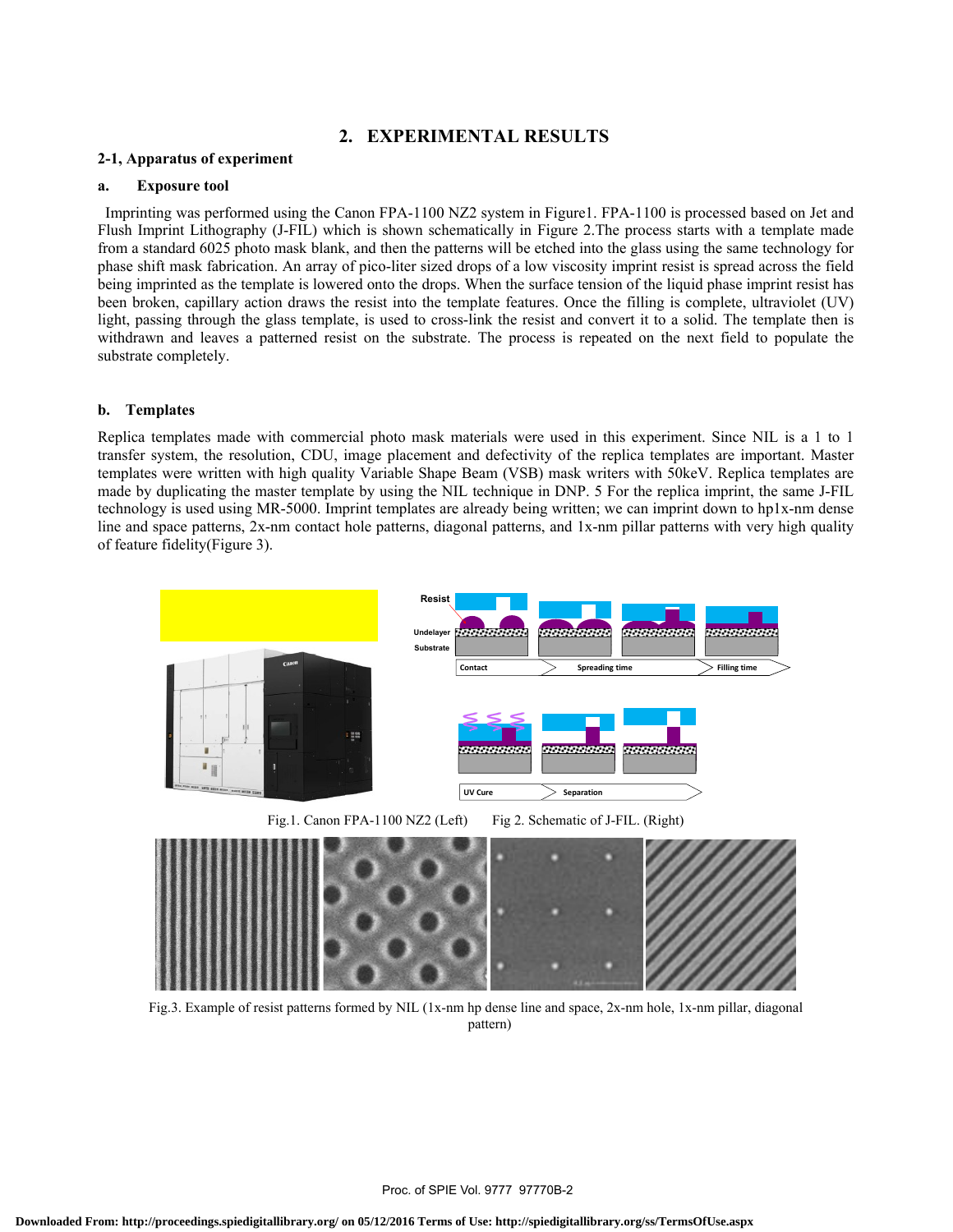#### **2-2, NIL defect classification**

Based on the defect data collected using the process described in 2-1, the defects encountered in the NIL process can be classified as shown in Figure 4. There are four primary types of defects: (i) Defects on the template; (ii) Non-fill defects; (iii) Line collapse, and (iv) Plug defects. The nature of these four types is presented in the next subsections.



Fig.4. Classification of NIL defects and SEM images

#### **a. Defects on the template**

Defects on the template print repeatedly on the wafer. The defectivity performance on the templates is important to reduce the total defect number of NIL. Defects on replica templates are classified three types. (i)Defects transferred from the master template (Master defects), (ii) defects generated in the fabrication of replica templates.(Replica defects) (iii) pattern damage by particles. Defects on master templates can be eliminated by repair technique, currently (ii) replica template defects are dominant in the performance of template defects . Figure 5 suggests the recent progress in the performance of replica defects. Defect performances of less than 0.1  $[\text{pcs/cm}^2]$  were achieved on 2x-nm replica templates 5. For a further improvement in defectivity on 1x nm template, a high sensitive defect inspection tool is a must.



Fig.5. Defectivity obtained on replica templates.

#### **b. Non-fill defects**

Non-fill defects are trapped bubbles in the resist and do not form a pattern. Non-fill is generated when there is not enough time for the spreading and filling process. Insufficient surface energy control of the template and underlayers also cause non-fill defects. Non-fill defects determine the process time of each shot. In order to enhance the throughput of NIL, it is important to develop a method for the quick dissipation of residual bubbles from the ambience between the template and the wafer. 7,8

#### **c. Line collapse**

Line collapse defects are the feature pattern collapse of the resist, which is caused by its poor stiffness and too high shear stress when a template is separated from the patterns on a wafer. In order to reduce line collapse, higher stiffness of the resist is required and a lower shear force in the separation process.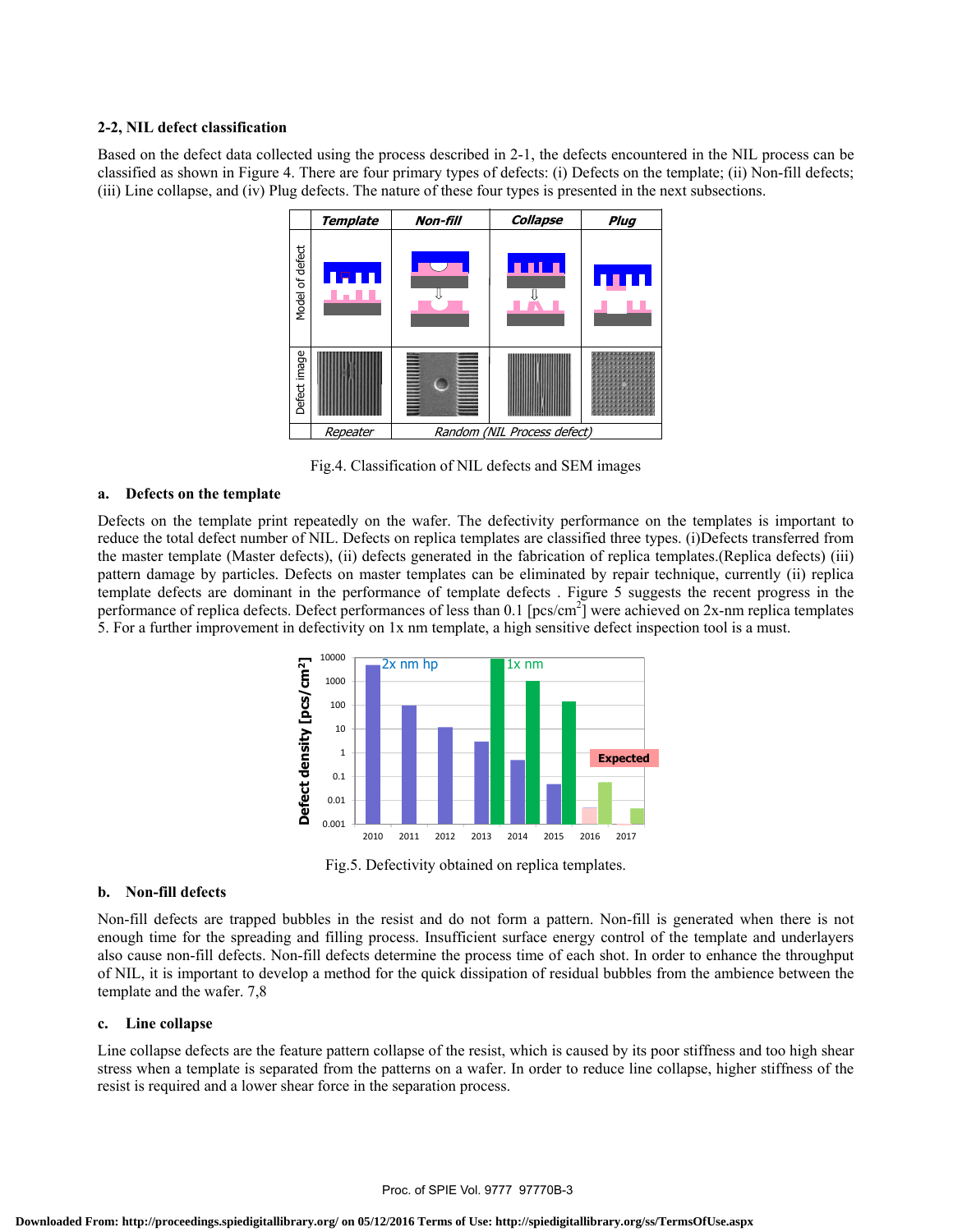#### **d. Plug defects**

Plug defects occur when the resist is attached on the template instead of staying on the substrate. Plug defects are also caused by the poor stiffness of the resist, insufficient adhesion on the underlayer and the poor release property of the template surface as well as high shear stress during the separation process. To avoid a higher separation force when the template is withdrawn from the resist, the design of the template is important. 9 It is also known that small soft particles cause plug defects. 13 Particle control in the resist supply system and resist material which has higher stiffness are important in reducing plug defects.

#### **2-3, Defect results**

In the early stage, NIL defects increase shot to shot (Figure 6). The primary defects were plug and non-fill ones. The linear increase in defects is mainly caused by plug ones. The non-linear term of defect increase is related with surface contamination from the environment. Plug defects were reduced by resist material improvement and the filtration of the resist supply system in the NIL tool. Environmental chemical control was effective in avoiding non-fill defects. After implementing these controls and by several process optimizations further, a drastic reduction in NIL defectivity was obtained on the wafer. NIL defect density was down to less than 2 [pcs/cm<sup>2</sup>] and no obvious increase in defect density was found (Figure 7). The defect density fluctuates around 0 to 2  $[pes/cm<sup>2</sup>]$ . We have captured hundreds of SEM images and inspected them for residual defects. The primary residual defects are line collapse (Figure 8) .These line collapses are compound defects of non-fill and line collapse. Non-fill defects under the feature pattern cause line collapses. We found two mechanisms for these compound defects. Firstly, the template surface has higher surface energy and capillary force because of the fine feature pattern on the template. Better wettability of the template surface makes it easy to trap bubbles. Secondly, contamination in the resist material and contaminant adsorbed on the underlayer stabilize nanobubbles and extend the length of life. Surface energy control of the surface and the development of higher gas dissolution rate material as well as environmental chemical control will result in an improved defectivity down to 0.01[pcs/cm<sup>2</sup>]. The overall trend in the total defectivity over the last eight years is presented in Figure 9. All of these data were obtained using a KLA28xx wafer inspection tool. The trend is clearly improved year by year as a log scale. Figure 10 shows the key five components of NIL defects. We call this the mandala of NIL defects. In this paper, I described NIL process defects, which are mainly caused by the resist, the wafer, and the NIL tool system. The NIL defect density toward HVM will be accomplished by an improvement in each key area, such as the design of the template and its quality. Especially, low defectivity templates at least less than  $0.1$  [pcs/cm<sup>2</sup>] are inevitable toward HVM.



Fig. 6. Defectivity trend of NIL process in the early stage (obtained by  $\alpha$ -tool)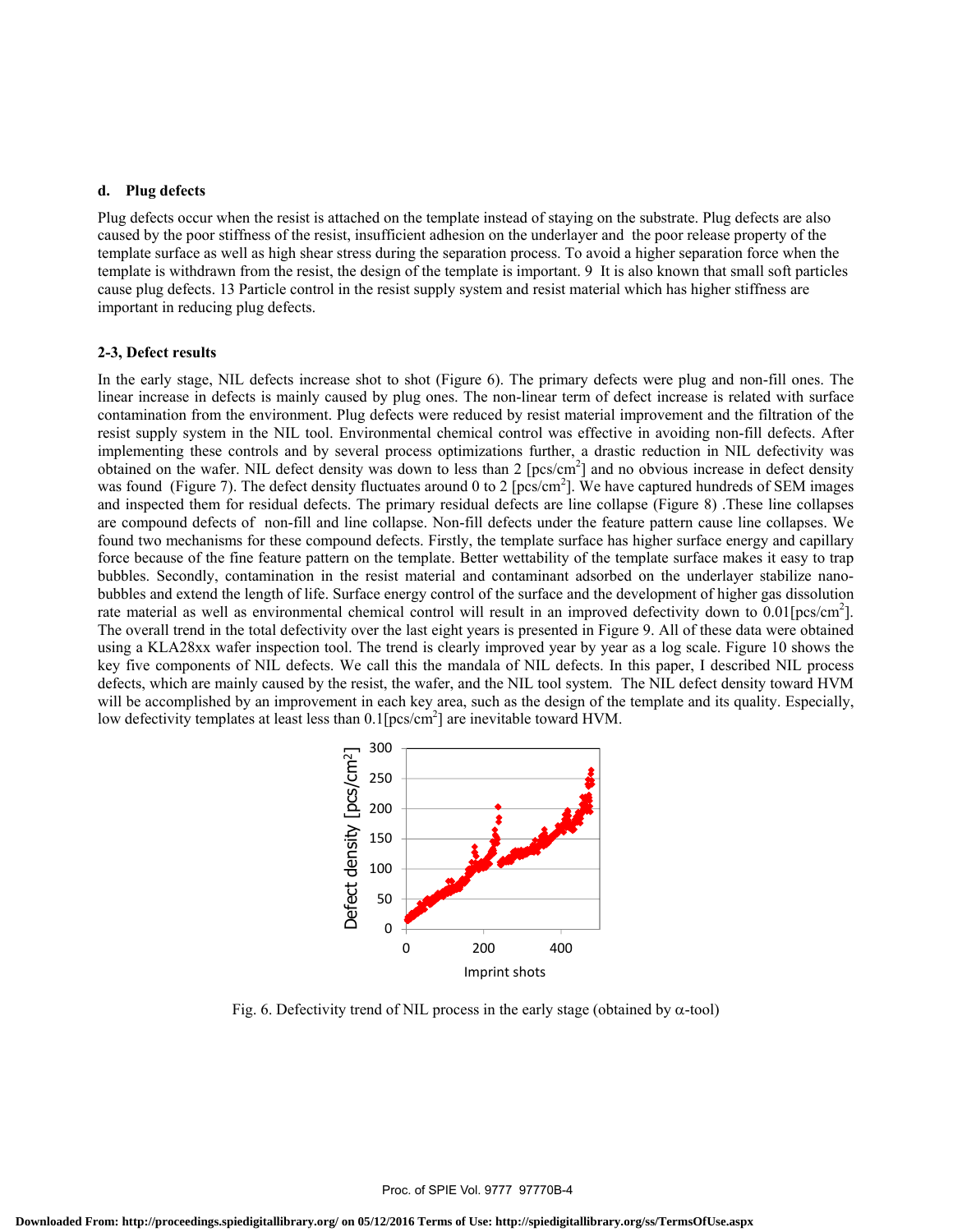

Fig. 7. Up-to-date defectivity trend of the NIL process (obtained by FPA-1100 NZ2)



Fig. 8. Defect mechanisms of line collapse.



Fig. 9. Defectivity trend obtained on the wafer and expected.